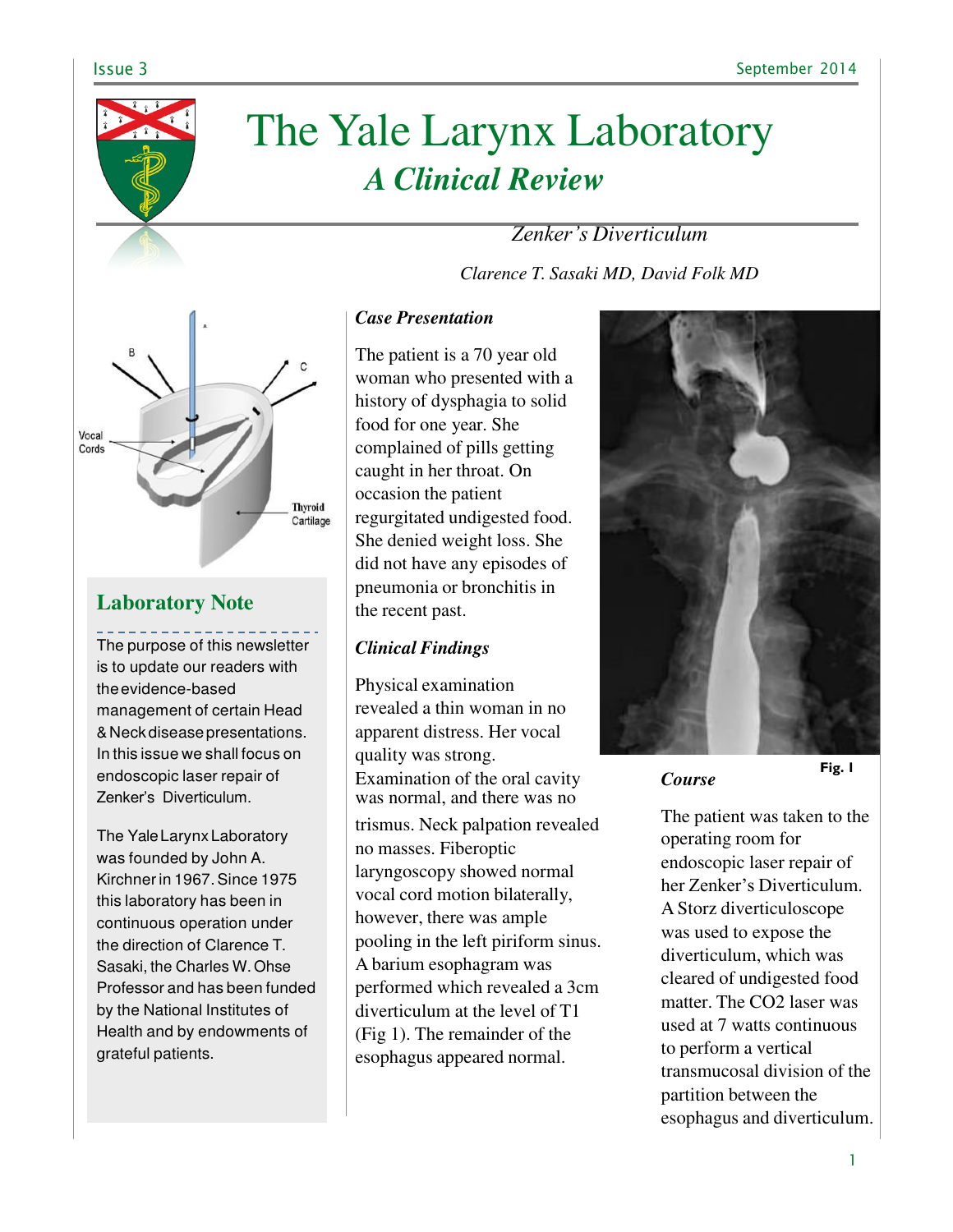

**Fig. 2**



**Fig. 3**

All crossing fibers of the cricopharyngeus were divided, without injury to the alar fascia. Under direct visualization, an NGT was then inserted and secured without need to repair the mucosal incision. A fibrin clot is allowed to seal the incision over a 3 day period.

On POD3 her NGT was removed and she was able to tolerate clears and then a soft diet. She had no crepitus or shear tenderness of her neck. The patient was discharged home on POD3. Two weeks later the patient was on a regular diet without obstruction or regurgitation, and among the most grateful category of patients in a Head and Neck practice.

#### *Discussion*

Zenker's Diverticulum (ZD) occurs in up to 1:1,000 of our population.<sup>1</sup>This clinical entity was first named after the German pathologist, Zenker following his 1878 report of 27 cases.<sup>2</sup>Killian in 1907 described a dehiscence triangle between the cricopharyngeus and inferior constrictor muscle through which a Zenker's Diverticulum commonly occurs.<sup>3</sup>Diverticula are predisposed in hypertonic cricopharyngeus dysfunction with resultant increased intraluminal bolus pressures allowing for the herniation of

### Issue 3 September 2014

the esophageal mucosa and submucosa through Killian's triangle at a level above the cricopharyngeus sphincter.

While there is a strong clinical association between gastroesophageal reflux and ZD, a cause and effect relationship between them has remained unclear. As noted, convincing evidence demonstrates that patients with ZD have increased resting tone of the cricopharyngeus muscle and that this may be an important initiating factor for the development of a Zenker's. Yet many patients with cricopharyngeus hypertonicity never develop ZD. It is possible that acid induced esophageal shortening may also be an important added co-factor suggesting that shortening due to progressive esophageal scarring pulls the cricopharyngeus away from the inferior constrictor (Fig. 2) which in turn weakens Killian's triangle and increases the risk for development of herniation between the two spatially related structures, leading to the development of a Zenker's Diverticulum (Fig 3).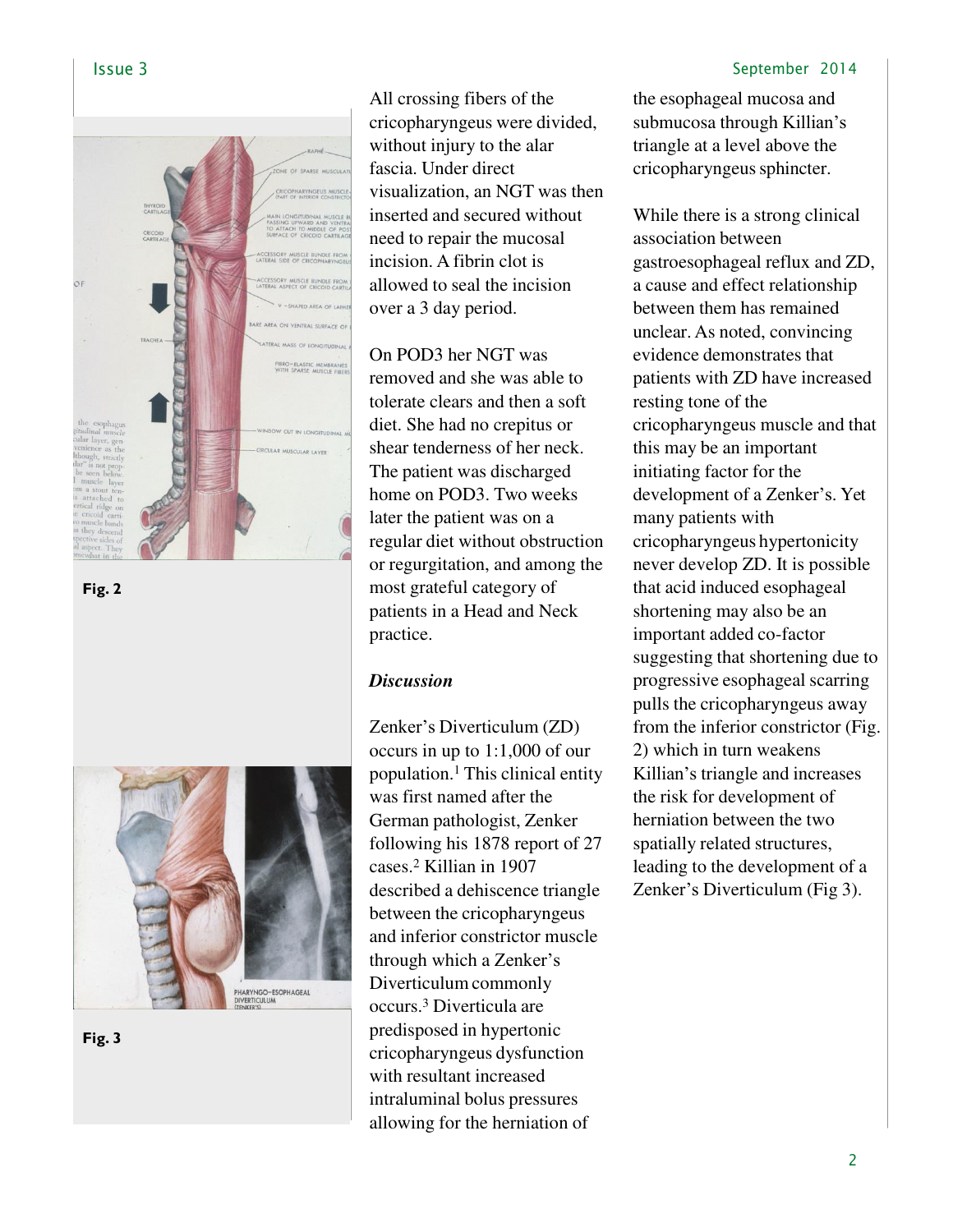

**Fig. 4**

E - esophagus

D - diverticulum

The open approach for ZD was the standard of care until 20 years ago. A variety of procedures have been used in the open approach including diverticulectomy and diverticulopexy with or without cricopharyngeus myotomy. However, high complication rates from mediastinitis, recurrent laryngeal nerve injury, pharyngocutaneous fistula and esophageal stricture coupled with the advent of more refined endoscopic methods with a greater safety margin have allowed endoscopic management to replace the external approach.<sup>5</sup>

Endoscopic ZD repair takes down the intervening septum between the diverticular sac and the esophagus to create a common lumen. (Fig. 4) This crucial strategy allows swallowed matter to enter the diverticulum but spill without obstruction into the cervical esophagus distally. Two techniques are currently employed to divide the cricopharyngeus partition between diverticulum and esophagus. In a recent review of 148 consecutive procedures, CO2 laser division resulted in greater improvement of recorded dysphagia and regurgitation scores over stapling procedures as current stapler design fails to provide

complete division into the fundus of the diverticulum. Incomplete division often leaves an obstructing lip leading to a reservoir effect predisposing to incomplete emptying.<sup>6</sup> In cases of incomplete emptying, better symptom outcome was also observed with CO2 laser revision than with stapling devices.<sup>7</sup>There were no cases of mediastinitis in either patient cohort.

The immediate success of endoscopic repair again results in some of the most grateful category of patients in any Head and Neck practice. (Fig 5, 6).